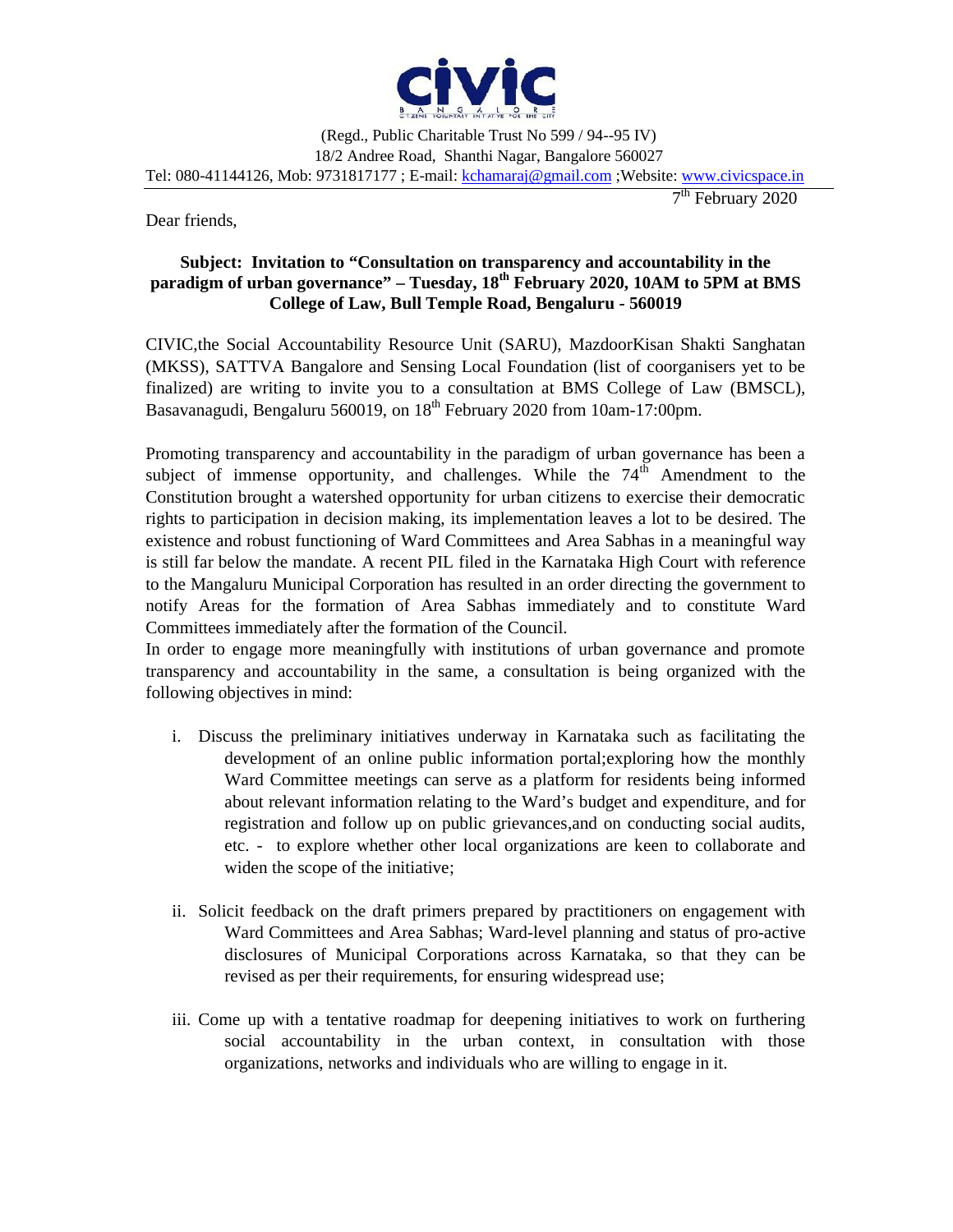Given your long standing experience in promoting transparency, accountability and public participation in diverse contexts, we request you to please attend the consultation. Your participation will contribute towards the consultation being more informed and deliberative. Travel cost for out-station participants to the extent of 3-tier AC train or bus fare, whichever is less, and cost for local travel and one night's stay in a hotel in Bengaluru to the extent of Rs. 1,000 will be borne by CIVIC, on production of original bills.

Look forward to hearing from you. Kindly RSVP Mr. Y.G. Muralidharana ygmuralidharan@gmail.com [944814510] about your participation in the event. Final invitation and agenda will be sent to you on hearing from you.

Yours sincerely,

Kathyayini Chamaraj, RakshitaSwamy, Nikhil Dey, Dr. Anjali K. Mohan, Narendra Kumar, Ms Sobia (list of representatives of organizations who have agreed to be co-organizersyet to be finalised)

On behalf of CIVIC, SARU, MKSS, SATTVA, Nagarika Shakti and 'Sensing Local Foundation'(names of organizations who have agreed to be co-organizersyet to be finalised)

**Encl:** Draft Agenda